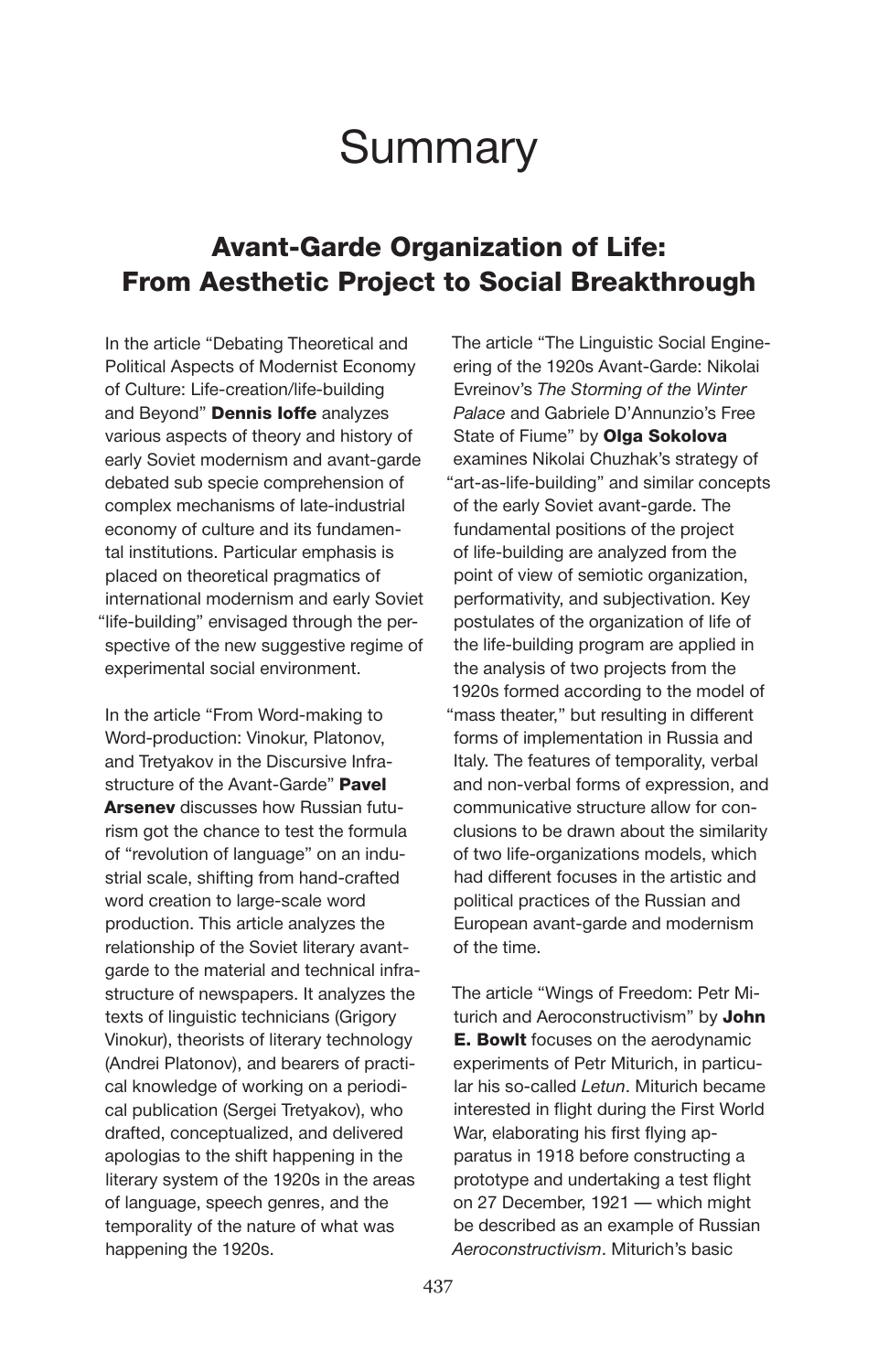deduction was that modern man must travel not by horse and cart, but with the aid of a new, ecological apparatus — the *undulator*. The article delineates the general context of Miturich's experiments, for example, his acquaintance with the ideas of Tatlin and Velemir Khlebnikov as well as the inventions of Igor' Sikorsky, Fridrikh Tsander, Konstantin Tsiolkovsky and other scientists.

Larisa Piskunova and Igor Yankov's article "Avant-Garde on Ural: Idea and Landmark" studies the specifics of the constructivist architecture of Ekaterinburg/Sverdlovsk as an element of the

avant-garde legacy. The relationship of the city atmosphere to the phenomenon of the avant-garde is analyzed, revealed to be a unique emanation of the avantgarde idea in the Urals due to the discrepancy of its basic principles and their real implementation. The transformation of the constructivist legacy into a monument to the avant-garde is retrospective and internally complex due to the contradiction between the ideology of the avant-garde, which is directed forward, and the phenomenon of the monument, which is by its nature retrospective and selected.

## Addressing the Stalinist Past in USSR

In the article "Foils and Mirrors: The Soviet Intelligentsia and German Atonement" Mischa Gabowitsch discusses how references to a supposedly exemplary German model of atonement for National Socialism became a staple of Soviet and post-Soviet debates about Stalinist terror even though the details of the German experience remain unknown. In the 1960s, early West German publications about the Nazi past indirectly

influenced Soviet Aesopian narratives that hinted at similarities between fascism and communism, such as the documentary film *Ordinary Fascism* and the Hitler biography *Criminal Number One.* The idea of successful German atonement was introduced in dissident samizdat debates in the 1970s as a foil for Russia's own moral failures and has been used in similar comparative fashion ever since.

## Home Intellectual Gatherings of the Late Soviet Era

The article "Home Gatherings, Social Networks, and Biographical Strategies of Ariadna Gromova (1916—1981)" by **Maxim Lukin reconstructs for the first** time the biography of Ariadna Gromova, a Soviet science fiction writer, literary critic and translator. Gromova's case serves as material for analysis of the interaction between official literary institutions and the informal social networks

and communicative spaces widespread in the late USSR. In Gromova's social surroundings, networks of poets from Kiev, science fiction writers, and Western scholars and criticists interested in Soviet science fiction have been identified. The author emphasizes that Gromova's ability to be a cultural manager and intermediary agent who connected different social networks contributed to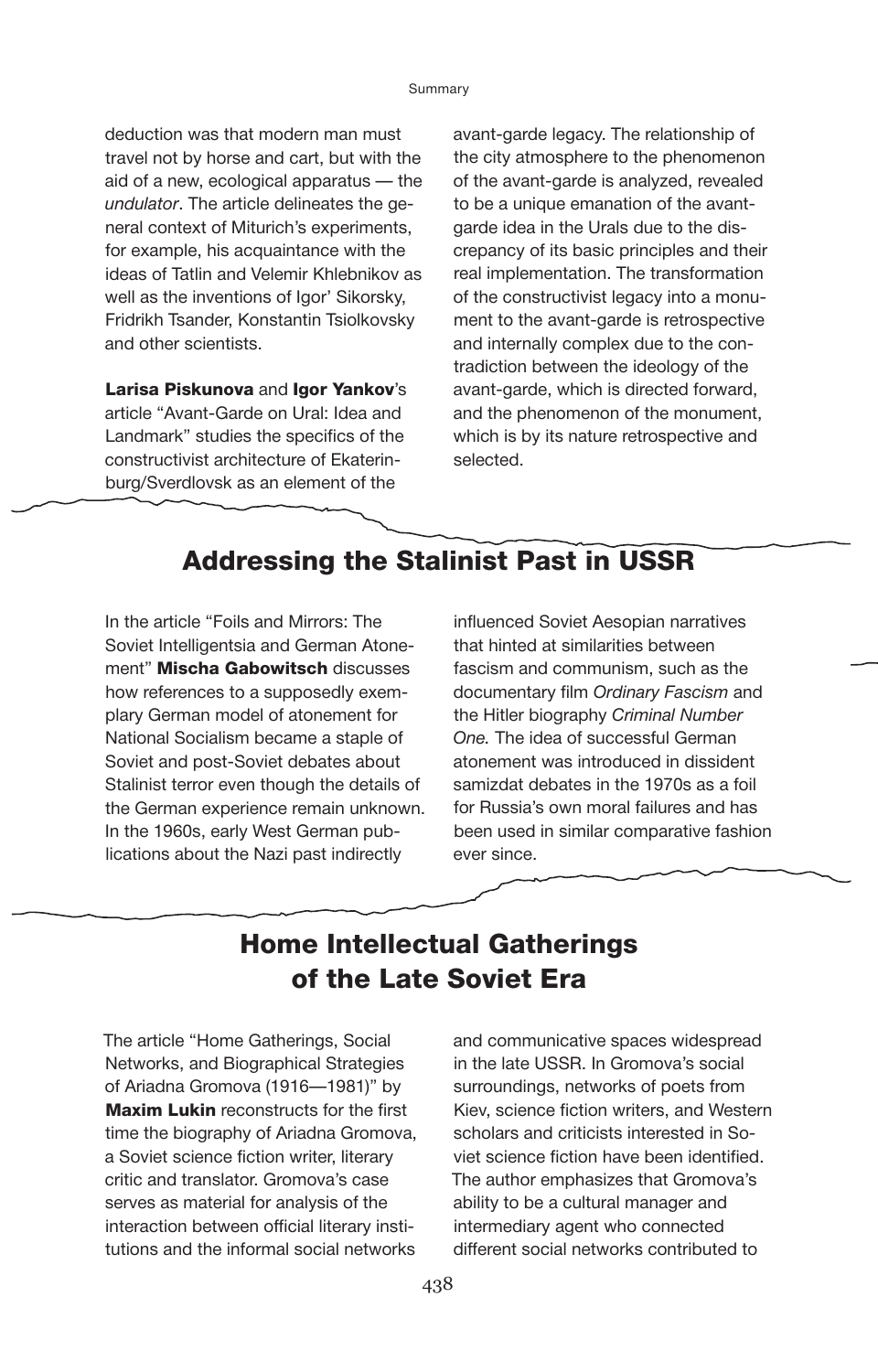the success of her literary career and the development of "sociophilosophical" movement in Soviet science fiction.

In Anna Pismanik's article "'Lianozovo circle' and the Invention of New Regimes of Publicity in USSR in the 1950s and 1960s" the *Lianozovo school* is conceptualized as an innovational project that has produced an alternative public sphere. The author attempts to construct a model of role of the *Lianozovo school* in the development of unofficial culture and the schools subsequent canonization, using a comparative analysis of *Lianozovo school* and other unofficial home salons of the early 1960-s, the reconstruction of the procedures of Lianozovo Sundays, and addressing the activity of Lianozovo members in the context of the socio-cultural tendencies of the Khrushchev Thaw.

The article "Mikhail Sheinker and Aleksandr Chachko's Seminar and the Institution of Aesthetic Discussions in Unofficial Soviet Culture of the 1970s and 1980s" by **Antonina Belugina** examines the unofficial seminar, which was a place where people representing diverse generations and various communities of Soviet unofficial art — from Moscow and Leningrad — could cross each other's paths. Thanks to the heterogeneity of the seminar participants and their orientation to the discussion of the latest art the seminar became a space within which new creative strategies, as well as analytical languages, were developed, which became an important part of the theoretical foundations of Russian postmodernism. The main sources of the article are interviews with figures of unofficial art.

### Literature of Limit-Experience

**Elena Mikhailik's article "Varlam Shala**mov: The Ghosts in the Plot" attempts to reconstruct one of the ways Varlam Shalamov works with the context of culture. In particular, the author tries to show how Shalamov uses the diverging layers of the said context to generate alternative plotlines within the limits of a story (the choice between them is determined by the cultural background of the reader). Within the limits of a cycle as a whole, the same technique generates a kind of a background motif of a collapse of culture in its capacity as a personal and collective memory.

In the article "Mandelstam and the Baobab (*Etwas Ungereimetes*: On One Small Celan Absurdity)," Mikhail **Konovalenko** looks at Paul Celan's poem "Afternoon of Circus and Citadel" in order to ruminate on the closeness of

Celan's poetic strategy to Mandelstam's. Through an analysis of only one word in the second stanza, the poem mentioned above reveals a Mandelstam subtext not in the system of images or references, but in the acoustic structure itself of the poem.

In his article "The Poetics of Ontology and Limit-Experience: On Olga Bergholz's Poem 'Your Way,"" Grigory **Benevich** looks at the poetics of the ontology in Olga Bergholz's war poetry. The author defines this ontology as existential — passing through death and becoming "one's own being" constitute the most important part of the mystery and storyline of "Your Way," and has a direction relationship to what can be called the poetics of limit-experience. Bergholz's experience in prison from 1938 to 1939 was no less of a limit